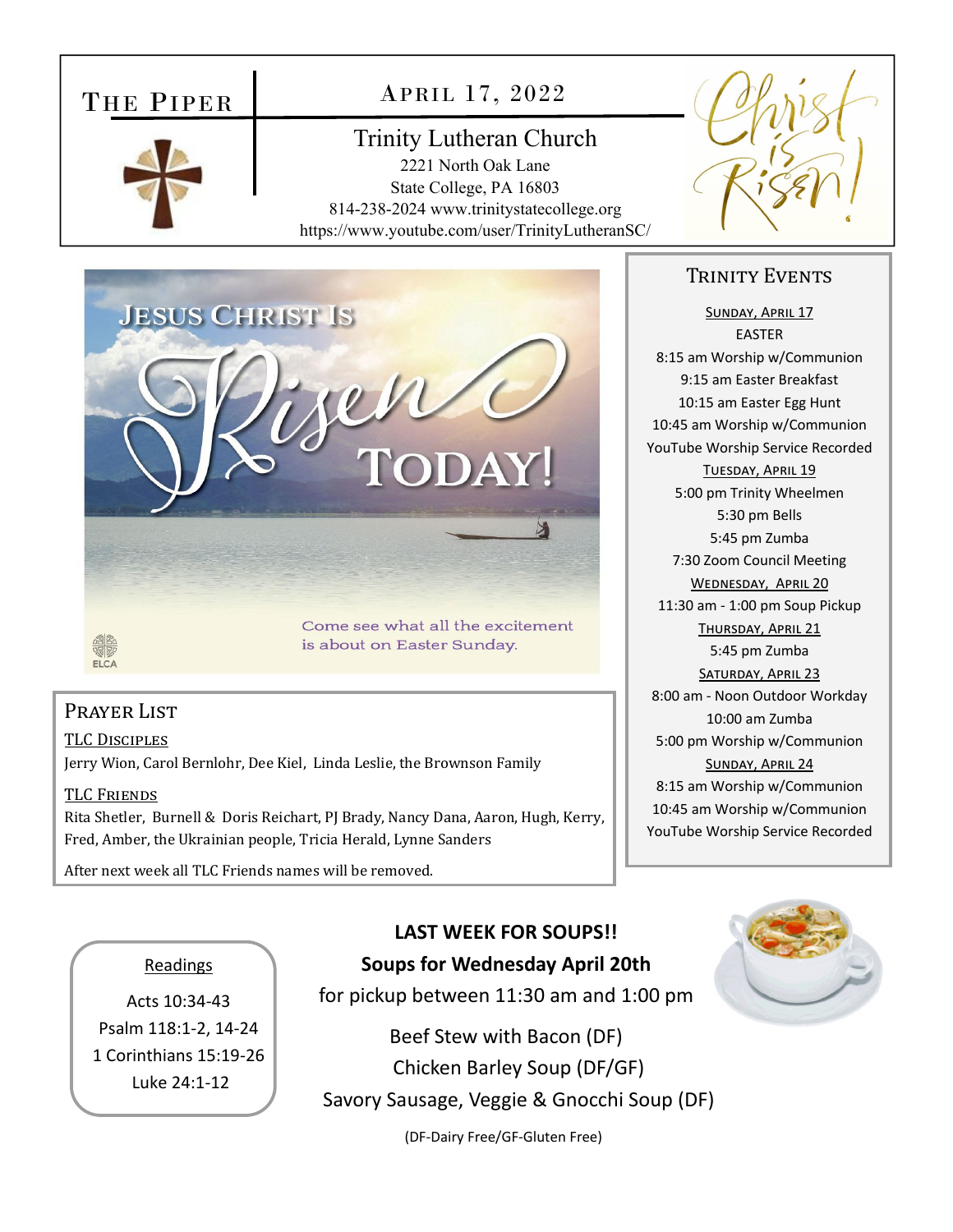

Another Outdoor Work Day will be held on Saturday, April 23rd from 8:00 am to Noon

This time the focus will be on weeding, pruning and mulching flower beds, etc.

Thank you to all who came and helped this past Saturday. Much was accomplished and all looks great. If you couldn't come last Saturday, or came and would like to help again, please put Saturday, April 23rd on your calendar.



Thanks again to all who helped Saturday, April 9th.



Easter Sunday there will be an Easter Egg Hunt at 10:15 am after the 9:15 am Easter Breakfast

Please remember to bring your own basket or container to collect the eggs.



#### **MAY BIRTHDAYS**

| Cameron Porter       | 3  |
|----------------------|----|
| John Owens           | 3  |
| Cleo Campbell        | 4  |
| <b>Erik Orient</b>   | 4  |
| <b>Rylan Wenrich</b> | 5  |
| James Cowan          | 6  |
| Ava Topper           | 8  |
| Madeline Baney       | 9  |
| Isabella Poehner     | 9  |
| Jenny Wenrich        | 9  |
| Keith Smith          | 11 |
| John Waters          | 11 |
| Anya Brownson        | 13 |
| Gwen Garbarino       | 14 |
| <b>Brooke Myers</b>  | 15 |
| McKenna Stout        | 17 |
| <b>Elaine Burn</b>   | 24 |
| Tionni Wenrich       | 26 |
| Jacob Piper          | 27 |
| Jean Ross            | 28 |
| Kristen Terrill      | 30 |

## TRINITY LUTHERAN CHURCH

### <u>Staff</u>

Pastor Ronald C. Miller, Jr. tlcrevron@gmail.com

 Beth Robbins Office Administrator tlcoffice2@comcast.net

 Barbara Roberts, Pianist barbroberts1960@gmail.com

Brian Woodland, Custodian oppgrade9@yahoo.com

## **COUNCIL**

JULY 2019 - JUNE 2022

#### EXECUTIVE TEAM

John Fryer, President (chenita@earthlink.net) Carol Smith, Vice President (piffy1957@gmail.com) Laurette Gonet, Secretary (Laurette.Gonet@gmail.com)

#### CHURCH PROPERTIES TEAM

Jay Aubuchon (jayaubuchon@gmail.com) Bob Coyle (bcoyle63@gmail.com)

#### MEMBERS AT LARGE

Kayla Smith (kayjosmith22@gmail.com) Sue Glad (susieglad@comcast.net) Elaine Burn (ejb559@comcast.net) Sue Ellen Krupa (sekrupa77@gmail.com)

#### FINANCIAL TEAM

Christy Bartley, Treasurer (bartleychristy49@gmail.com) Debbie Fryer, Financial Secretary (debbieconrad19522@yahoo.com)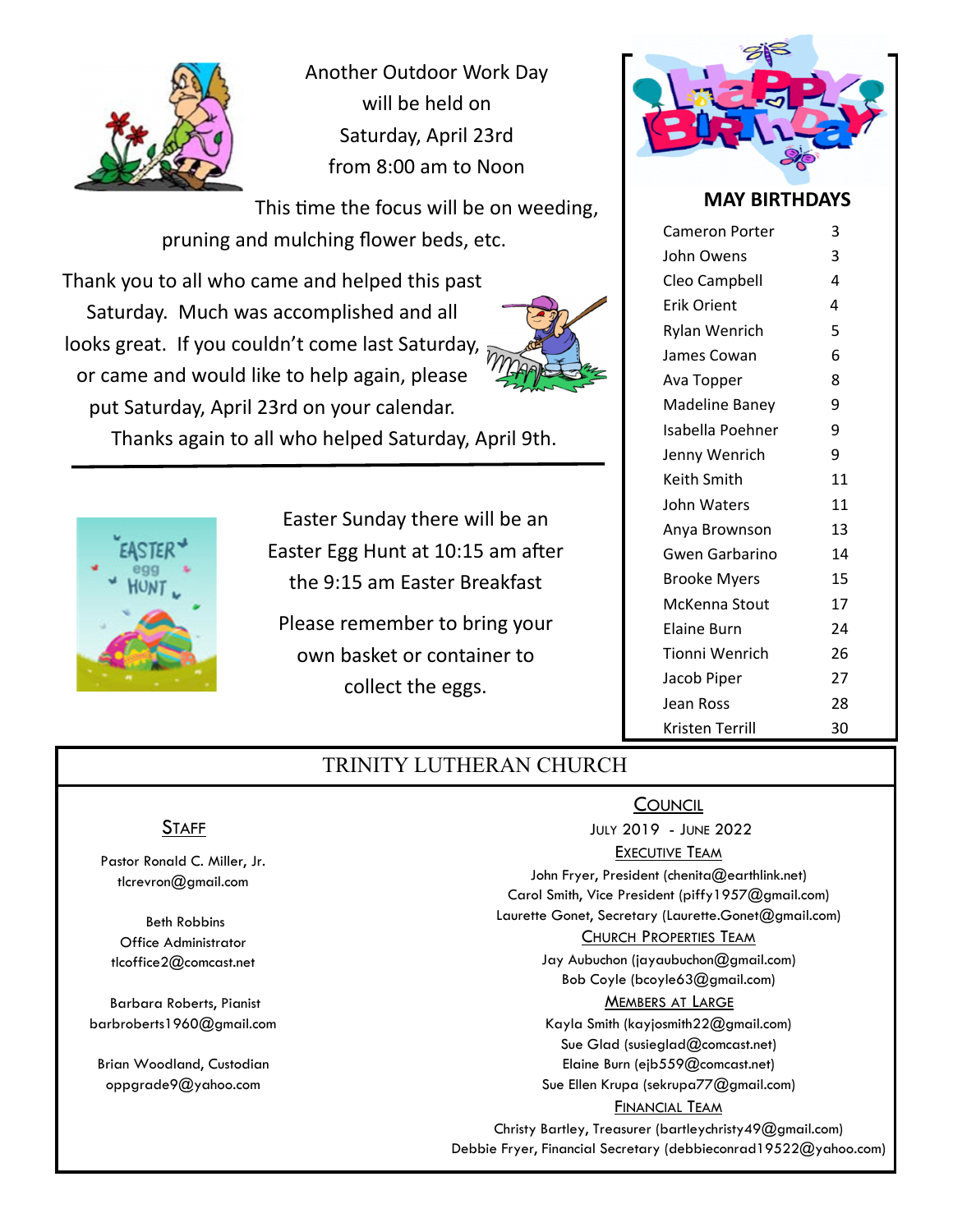

# *From the Pastor's Desk*

April 17, 2022

#### Dear Beloved of God,

In an article entitled "The Fallacy of Keeping Up," Rick Lawrence, the Executive Director of Vibrant Faith comments on Maintaining a Focus on the Soul:

Several years ago, futurist, theologian, and ministry prophet Dr. Leonard Sweet told me that "keeping up" can be an insidious distraction from focusing on what really matters in ministry. Yes, for example, young people have a "native" relationship with technology and spend huge chunks of their day looking at a screen. But in the latest research report from our friends at Springtide Research [springtideresearch.org], "only 10 percent of young people say they found joy in virtual religious gatherings during the pandemic. The growing hypothesis that young people will engage in their spirituality and faith communities more as these opportunities becoming increasingly virtual does not find support in Springtide's data." Two-thirds of the young people in Springtide's research (67%) disagree (half of them strongly disagreeing) that "a totally online religious/spiritual community could meet all my spiritual needs." The most popular pandemic practice that young people say they'd like to keep doing is "cooking more" (39% support), and the least-popular practice—one they can't wait to abandon—is "virtual church services" (only 6% support).

It may be years before we know the full extent of how the COVID-19 pandemic has influenced daily life for people of all ages.

Of course, the Easter Season reminds us that life is not fair, safe or even just. Life is life and people are people—sinful, broken, selfish! "We are in bondage to sin and cannot free ourselves" as the confession in the Lutheran Book of Worship notes. The amazing part of the Easter Message for me is that it's into this broken world God comes in the form of the son, Jesus of Nazareth. He comes to submit to the brokenness of this world as the one and only way of overcoming it—not just for himself but for all of us as well!

As St. Luke writes:

The women were terrified and bowed their faces to the ground, but the men said to them, "Why do you look for the living among the dead? He is not here, but has risen. Remember how he told you, while he was still in Galilee, that the Son of Man must be handed over to sinners, and be crucified, and on the third day rise again." Then they remembered his words, and returning from the tomb, they told all this to the eleven and to all the rest. (24:5-9)

As Rick Lawrence notes above, people are interested in relationships which the pandemic has severely limited. Perhaps it's no wonder since we and all of this world were created by a God of relationships—Father, Son and Holy Spirit. One image of the Trinity is that of a dance as the number 3 in the Scripture is a number for action as well as completion. God is an active God, desperately in love with creation and will, as we celebrate on Easter, go to any length to rescue us from our sins that we might be in relationship with God! Talk about Amazing Grace!

Interesting what the current research is showing us about our young people: "After two years of pandemic restrictions and the relational damage inflicted by a divided culture, people—especially young people—are craving high-touch, soul-filling environments." And this is precisely what Easter establishes for communities of faith like us here at Trinity!

Easter Blessings to you and all those with whom you are in relationship—especially Jesus, our Risen Lord and Savior!

In his love,

Pastor Ron

Pastor Ron

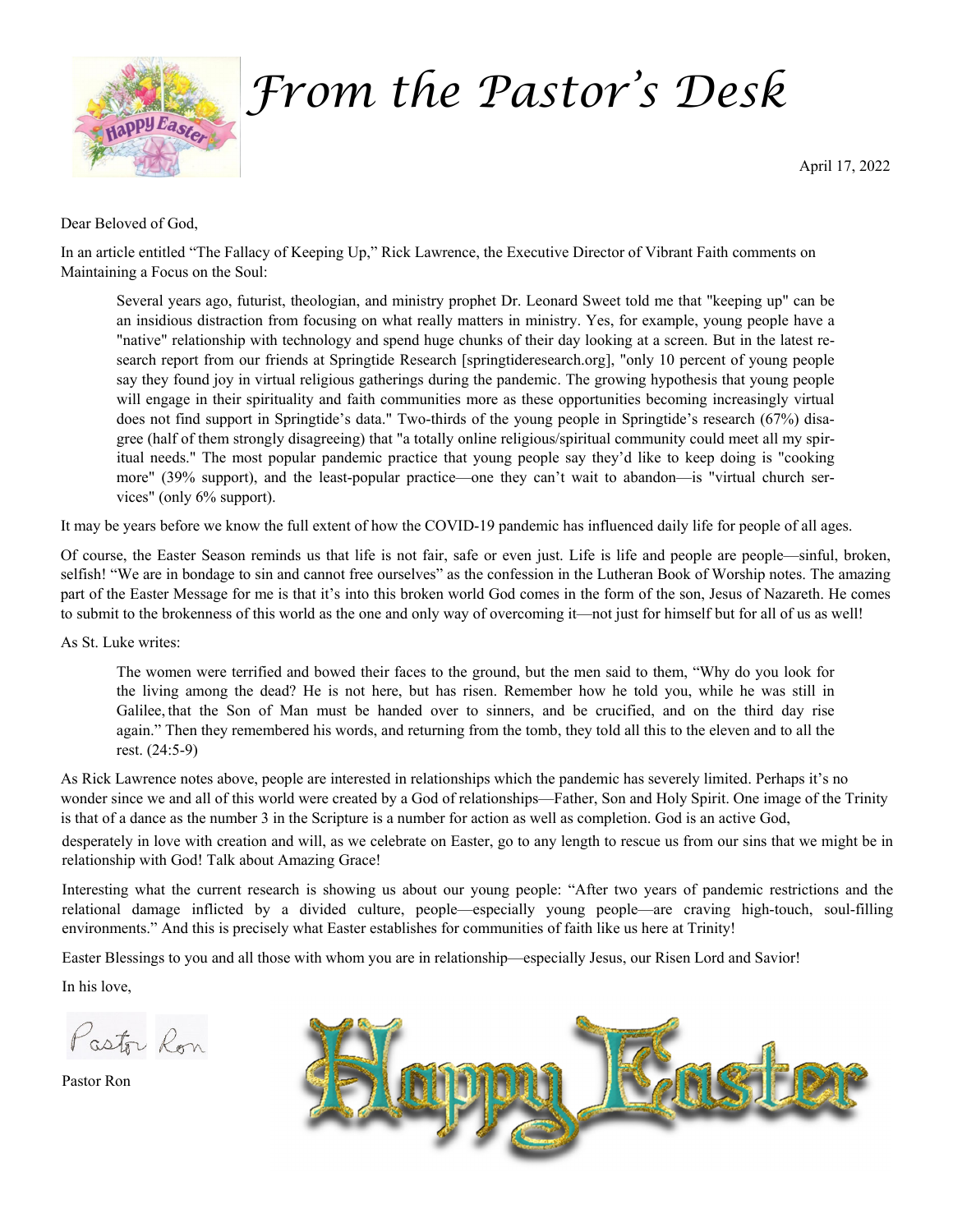Welliam!

Easter 2022

Alleluia! Christ is risen! He is risen indeed!

 We say those words with gusto on Easter Sunday. For weeks in Lent we have been refraining from using the word alleluia and have been focused on repentance and mending our sinful ways. When we get to Easter Sunday, we are more than ready to shout, Alleluia! and celebrate with joy the risen life of Jesus.

 When we finally get to Easter, I always enjoy the hymn Christ Has Arisen, Alleluia (ELW 364). I don't know if it's the catchy tune or the words that have meant so much to me. It is one of those hymns that could have you tapping your foot—yes, even in church! Perhaps that is part of the reason I love the hymn. Too often, we find ourselves being stoic or reserved in church. We seem to forget the true joy of the story we have been invited into.

 The refrain of the hymn says: "Let us sing praise to him with endless joy. Death's fearful sting he has come to destroy. Our sin forgiving, alleluia! Jesus is living, alleluia!

 Friends, Jesus IS living—in you and in me. That is a reason to celebrate. I pray you will find endless joy in the great love poured out for you on the cross; and that your celebration of that love is contagious.

May your celebration of Easter joy last throughout the year.

Alleluia!

+Bishop Paula